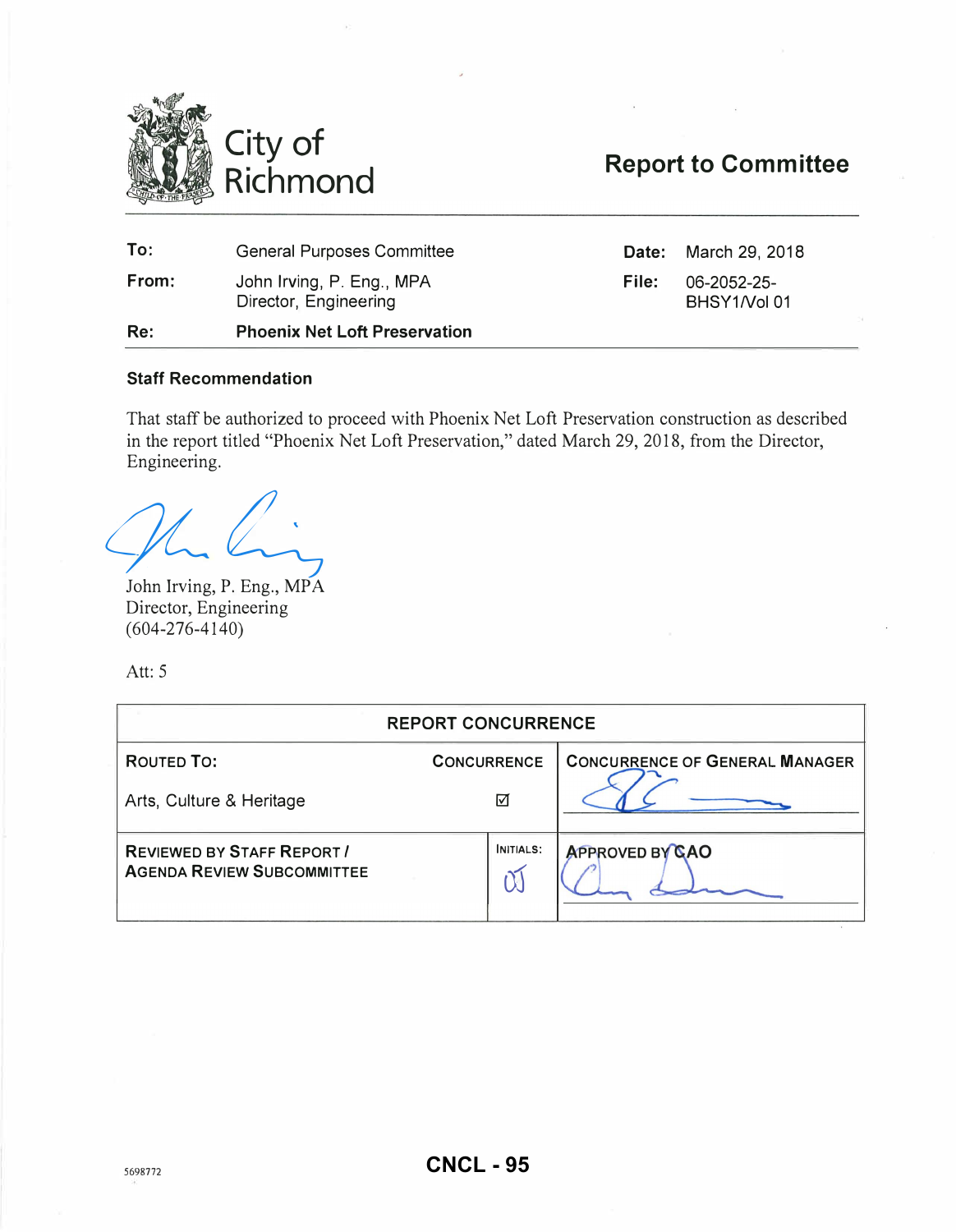#### Staff Report

#### Origin

Council approved \$11.5M to complete Phoenix Net Loft Preservation as part of the 2018 Capital Program. Staff advised Council during the capital approval process that the details of the preservation work would be reported prior to proceeding with the work.

The purpose of this report is to provide Council the details associated with preservation of the Phoenix Net Loft and to seek authorization to proceed with construction to mitigate the ongoing risk of structure loss due to the advanced state of deterioration. Programming and building use options will be the subject of subsequent reports and capital requests.

This report supports Council's 2014-2018 Term Goal #2: A Vibrant, Active and Connected City:

Continue the development and implementation of an excellent and accessible system of programs, services, and public spaces that reflect Richmond's demographics, rich heritage, diverse needs, and unique opportunities, and that facilitate active, caring, and connected communities.

2. 4. Vibrant arts, culture and heritage opportunities.

This report supports Council's 2014-2018 Term Goal #6: Quality Infrastructure Networks:

Continue diligence towards the development of infrastructure networks that are safe, sustainable, and address the challenges associated with aging systems, population growth, and environmental impact.

6.1. Safe and sustainable infrastructure.

#### **Background**

The heritage value of the Phoenix Net Loft is found in its historical association to the canning and fishing industries in Steveston. The Phoenix Cannery was built by Marshall English in 1882, and the Net Loft was constructed circa 1943, later than the original cannery buildings.

The Net Loft is one of the last surviving structures associated with the Phoenix Cannery. The use, repair and storage of fishing nets was an integral part of the fishing industry, and the Net Loft has aesthetic value as a good example of a structure constructed solely as a net mending and storage facility. Its massive size, large internal space, and wood piling foundation as a response to its location on the riverfront represent its use as a net loft. It operated as a net storage and repair facility until the early 2000's when the City acquired the building from BC Packers as part of the rezoning considerations.

The Phoenix Net Loft is located on a water lot leased from the province for a 30-year period, effective as of 2017.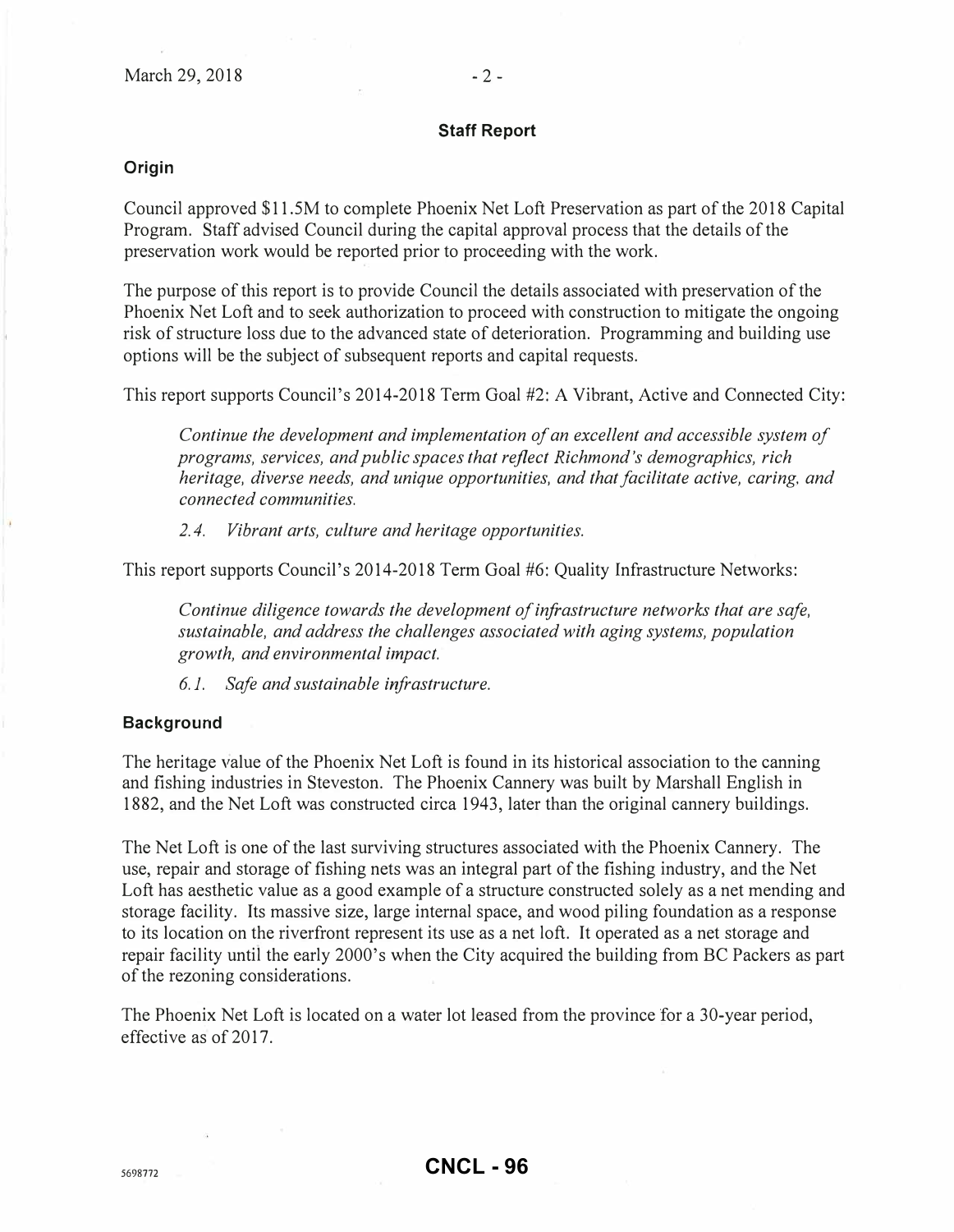#### Analysis

#### Phoenix Net Loft Current Condition

The Phoenix Net Loft is comprised of two floors with areas of approximately 10,300 ft<sup>2</sup> (lower floor) and  $6,900$  ft<sup>2</sup> (upper floor). This facility is currently used for artifact storage and is not open to the general public.

The decks attached and adjacent to the Phoenix Net Loft have deteriorated to a point where they have collapsed.

In 2017 staff completed a comprehensive Phoenix Net Loft building condition assessment and cost estimate with the assistance of specialist heritage architects, structural engineers and heritage contractors. This assessment confirmed the building condition to be in an advanced state of deterioration.

- Approximately 90% of the 110 piles supporting the structure are rotten and require replacement.
- Significant structural members including beams, floor joists and other structural elements have rotted and require replacement.
- The roof has completely deteriorated and requires replacement.

#### Phoenix Net Loft Preservation

Staff worked with heritage restoration contractors to identify and explore several construction strategies to preserve the Phoenix Net Loft. Given the advanced state of deterioration, all reasonably available options are risky from a constructability perspective and present varying levels of worker and public safety risk. These options are:

- Option 1 Leave the building in place, temporarily brace the structure and replace the rotten piles and associated rotted structural members by opening sections (holes) in the roof and floor systems.
- Option 2 Remove the entire building system off the piles and temporarily locate on a barge (or land) while pile replacement is completed.
- Option 3 Remove sections of the building structure in their entirety (i.e. removal of halves or thirds or at gridlines) and replace piles.
- Option 4 (recommended) Completely deconstruct the building and store the salvaged materials on-site. The rotted piles would then be replaced followed by building reconstruction of the building in place, using as many of the original building materials as possible.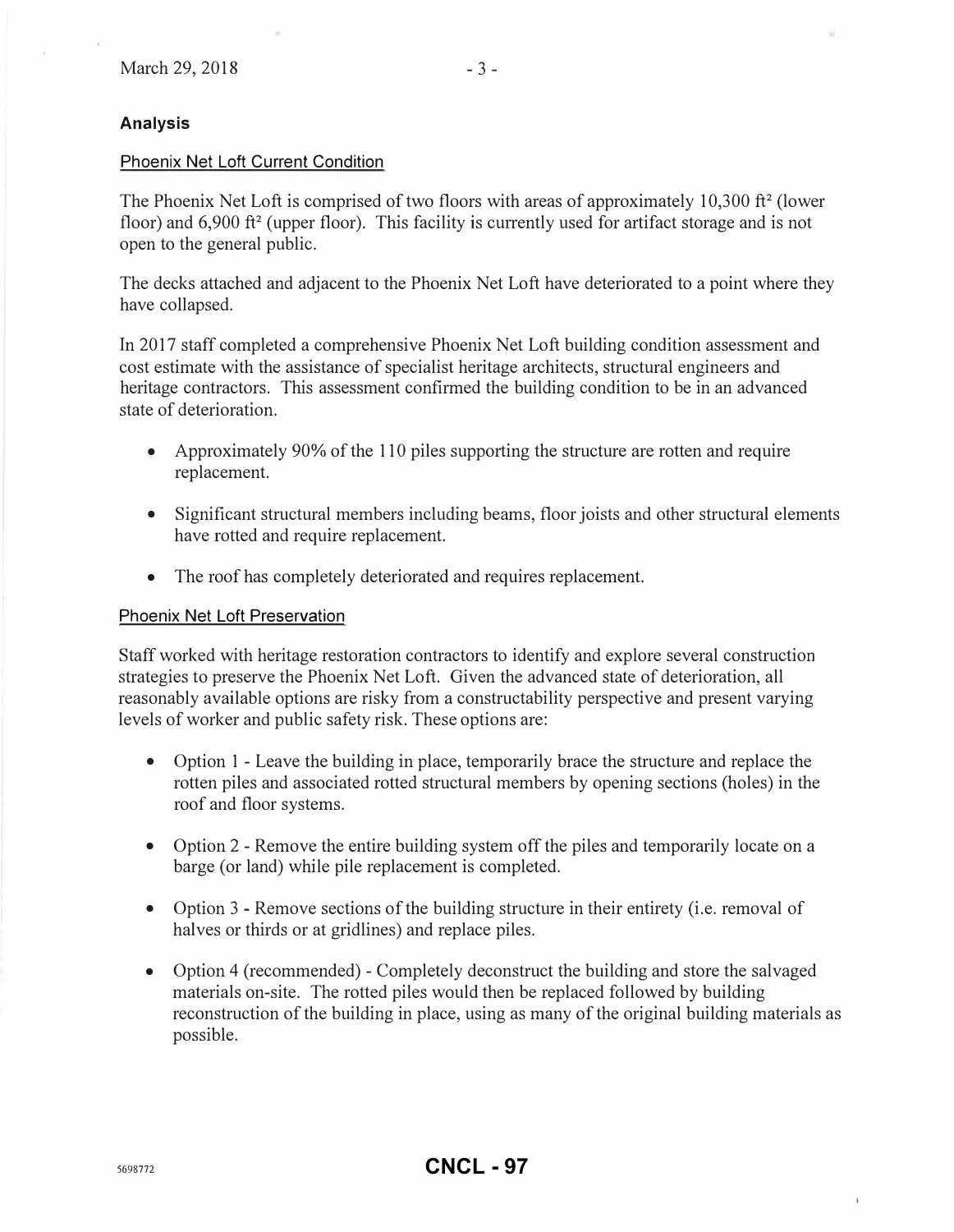Option 4 (Recommended) is considered to be the best way to complete preservation of the Phoenix Net Loft for the following reasons:

- Moving the building in its entirety or in sections is extremely risky, expensive and complicated given the building is situated over water. Building moving specialists (Nickel Bros) were contacted and it was confirmed that the option to move the building is not a prudent course of action as it puts undue risk of causing structural failure during the moving process, it is very expensive and its location over water makes it complicated and risky to worker safety.
- Option 4 is the safest way to complete the work while Options 1, 2 and 3 represent the highest risk of structural collapse over water, and the associated worker safety exposure.
- Restoration of existing materials and prefabrication work can all be completed at ground level, at a safe location such as in the adjacent parking lot (Attachment 5).
- This option represents the least amount of risk of causing permanent damage during construction, the least amount of environmental impact and the least amount of temporary works that would have to be put in place.

# Option 4 (Deconstruction/Reconstruction) Implementation Logistics

It is anticipated that the deconstruction/reconstruction process will take up to two years to complete following the contractor procurement process.

If approved, staff will request an Option 4 (Deconstruction/Reconstruction) construction implementation plan from the successful contractor following the construction tendering and award process.

Contractors bidding on the project will be required to deconstruct the Phoenix Net Loft and store salvaged materials on site for use during reconstruction. The successful bidder will be directed to store salvaged materials in the parking lot adjacent to the First Nations Bunkhouse (Attachment 5). This will impact special event layout and public parking availability. Alternate parking sites may have to be considered for Britannia's ongoing operations and during public events.

The deconstruction process will require water access with heavy construction equipment, extensive scaffolding and temporary platforms flanking the building.

As with other projects completed in the past at the Britannia site, staff will coordinate construction activities with public access throughout the entirety of the construction period. In particular, for major events such as the Maritime Festival for example, the contractor will be required to shutdown construction activities for the duration of the event and secure/clean the areas impacted prior to the opening.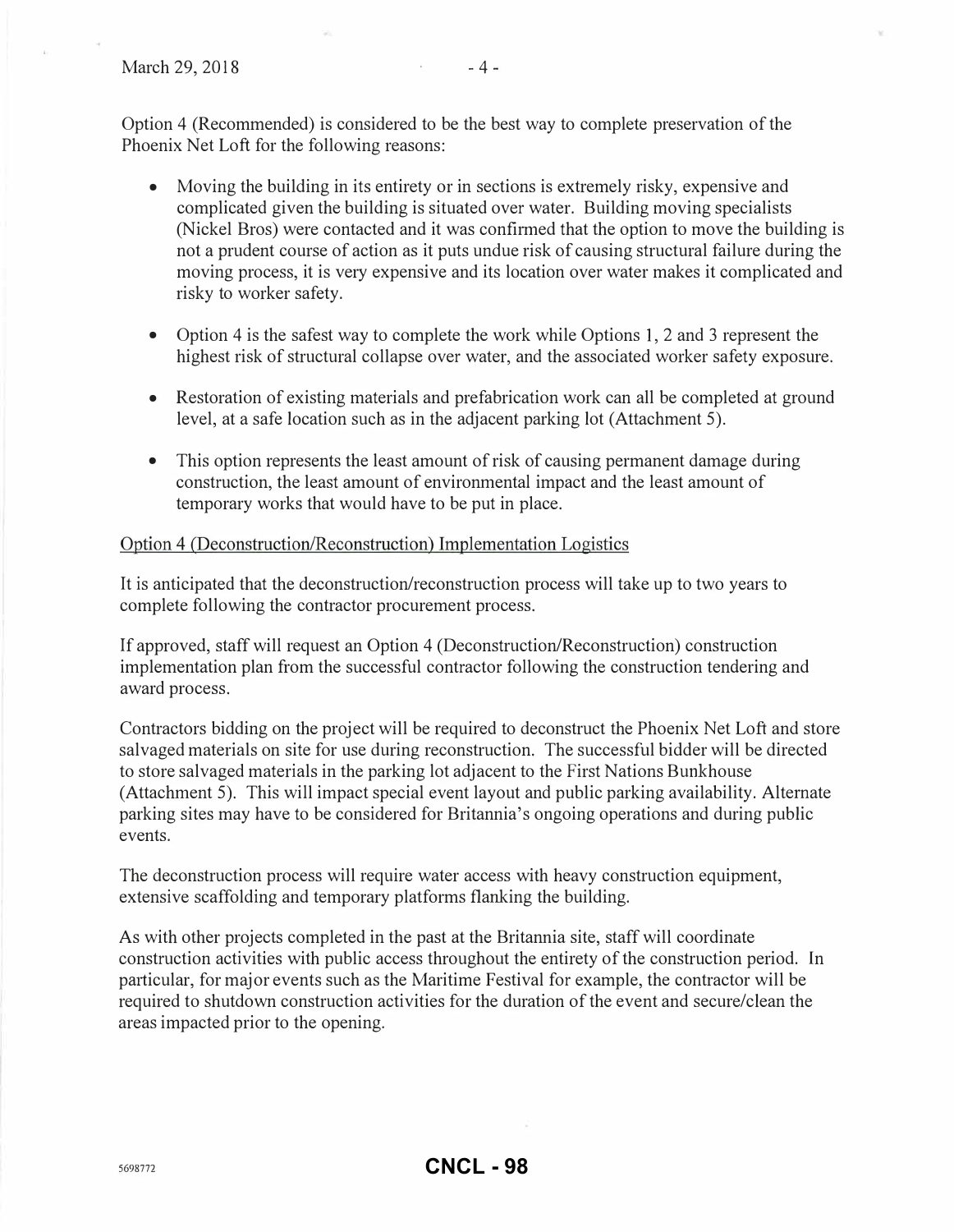*Workspace Area* (Attachment 5) – The parking lot adjacent to the First Nations Bunkhouse has been identified as the proposed workspace area. The contractor will use this space for storage of equipment as well as a laydown area to assess and refurbish (if necessary) building components (such as siding) removed during the deconstruction process. The laydown area will be secured with temporary fencing and there will project information and interpretive signage posted in key areas surrounding the site.

Materials Salvage - Throughout the process of deconstruction, each building component will be carefully removed and evaluated for reuse. While there is a substantial portion of the superstructure that shows a significant state of deterioration, it is anticipated that 40% to 70% of the existing building can be salvaged. Sections of the structure that are not deemed suitable for reuse, will be replaced with like materials that can be easily sourced from domestic providers and endorsed by the Steveston Historic Sites Building Committee prior to installation.

*Parking* – The parking lot adjacent to the First Nations Bunkhouse (Attachment 5) will be required for the contractor's work space area and for storage/refurbishment of salvaged materials. This will result in a loss of approximately 42 parking spaces for the approximate 2 year construction program.

Staff will review possibilities for alternate parking sites during the construction period including:

- Replace parallel parking with angle parking on Westwater Drive;
- Removal of street parking restrictions on Westwater Drive and Railway Avenue;
- Temporary expansion of the gravel parking lot on Westwater Drive adjacent to the Richmond Boat Builders building;
- Parking on the Homma School field during non-school days and/or non-wet weather times;
- Other possibilities for temporary parking that may be identified at a later date.

Permits- A provincial Forest, Lands Natural Resource Operations and Rural Development permit (FLNRO) and Heritage Alteration Permit (HAP) will be required.

- FLNRO Permit  $-$  FLNRO is a provincially issued permit that will be required for the Phoenix Net Loft preservation project given its proximity to the Fraser River. The intent of this permit is to provide broad environmental oversight with particular attention to the interaction of the proposed construction with the wetted environment. The FLNRO permit typically takes 6 months to acquire.
- HAP Permit The City's Heritage Bylaw 8400 requires a permit to be issued for proposed exterior alterations to heritage buildings. In the case of the Phoenix Net Loft, that exterior alterations to heritage buildings will require a permit as directed by Council and may also require a prior recommendation from the Advisory Design Panel.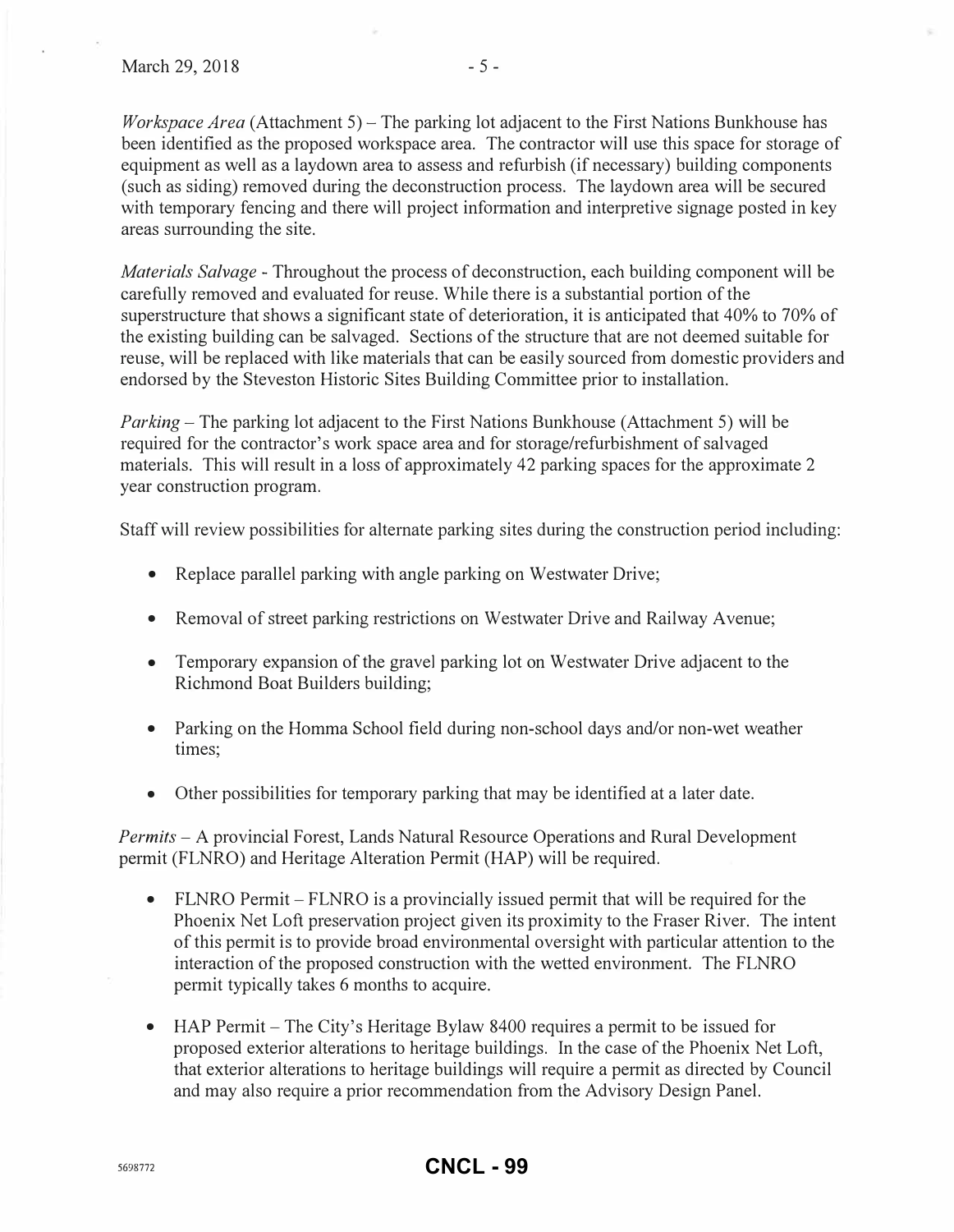# Phoenix Net Loft Preservation Opportunities

Implementation of Option 4 (Deconstruction) presents building configuration opportunities through the reconstruction process. The following items are recommended and are described in more detail below.

Building Elevation – Pile replacement presents the opportunity to raise the building to protect against flooding and sea level rise. Currently, the first floor elevation is at 2.6 metres and is prone to experience flooding during high tide/storm surge events. Staff reviewed the options of raising the building by 0.4 metre and 0.9 metre as depicted on Attachment 1.

It is recommended that the building be raised by approximately 0.9 metre which will result in a new first floor building elevation of 3.5 metres and a significantly improved level of flood protection.

 $2^{nd}$  Floor Area – Reconstruction of the building presents an opportunity to reconstruct the  $2^{nd}$ floor at a lower elevation, thereby increasing the usable  $2<sup>nd</sup>$  floor area from approximately 6,900ft<sup>2</sup> to approximately 10,300ft<sup>2</sup>. A rendering showing the current and proposed  $2^{nd}$  floor orientation is included as Attachment 2. The option to build the  $2<sup>nd</sup>$  floor at a lower elevation to increase the floor area is recommended.

Roof Replacement – The Phoenix Net Loft roof is not original and has deteriorated to a point where it cannot be salvaged and must be replaced during the reconstruction process. Three roof replacement material options were reviewed (standing seam zinc, corrugated tin and transite panels). A corrugated tin roof, which is the same as the Shipyards Building, is recommended. A rendering showing the roof material options is included as Attachment 3.

Future  $Use$  – There is an opportunity to select different material to replace the existing rotted wood piles. Replacement with wood piles will facilitate preservation of the Phoenix Net Loft to a condition similar to the Seine Net Loft, but lacks robustness compared to other pile systems if future uses such as a restaurant are contemplated. Use of other piles types such as concrete or steel will preserve the flexibility to convert the Phoenix Net Loft to other uses and facilitate the ability to meet current building code seismic standards. Concrete or steel piles are. recommended.

Renderings of different pile types for use at the Phoenix Net Loft are included as Attachment 4.

# Next Steps

Should Council support the staff recommendation, staff will proceed with a pre-qualification process to shortlist highly qualified heritage contractors (three preferred) and then proceed with formal construction tendering. Only contractors who have specific experience with restoration of heritage buildings will be considered and approval from Council will be sought prior to contractor selection. Staff will provide regular reporting to Council throughout the deconstruction/reconstruction process.

Preservation work is proposed to bring the Phoenix Net Loft to a similar condition to that of the recently preserved Seine Net Loft and in particular, it will have full public occupancy.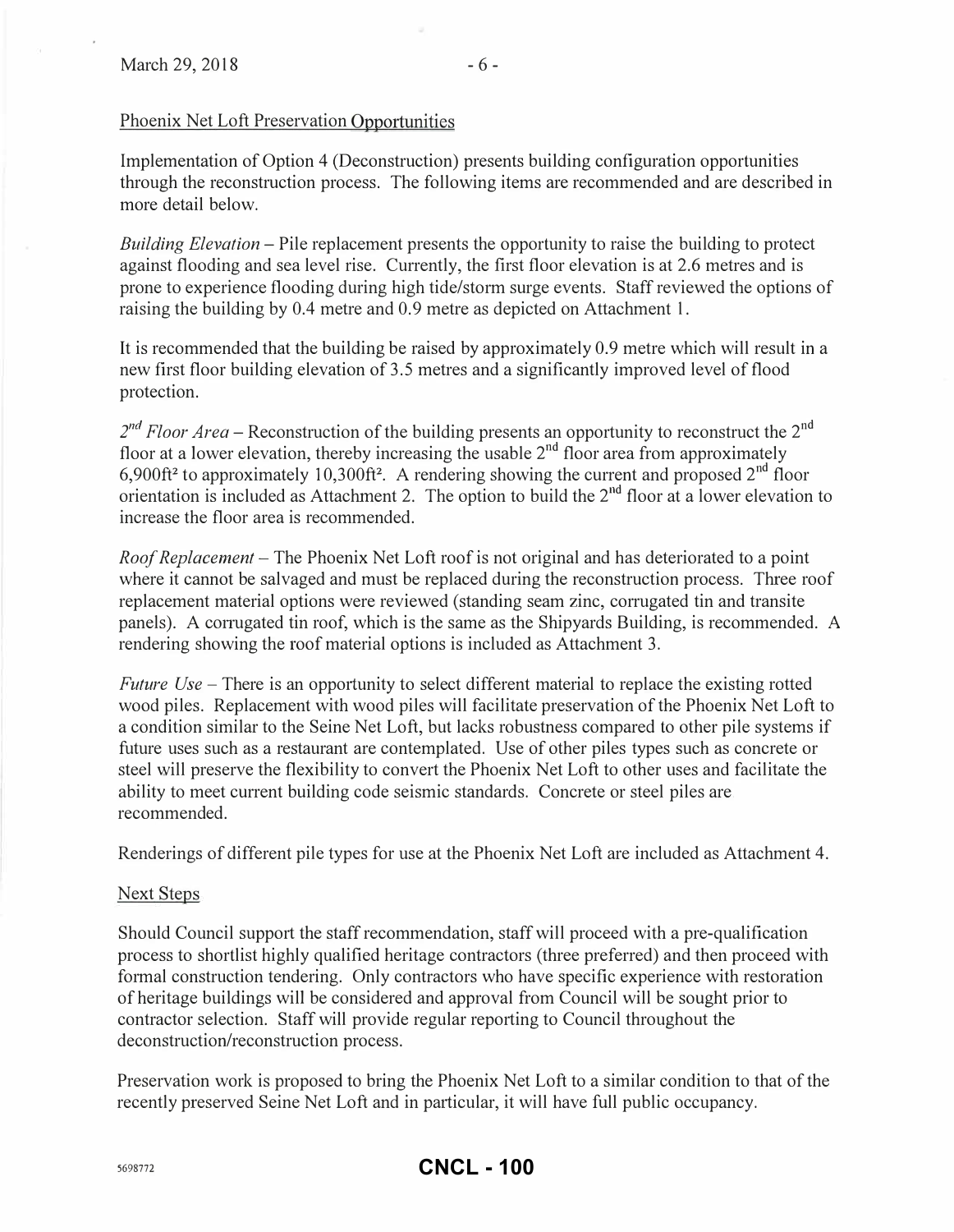The construction process, as proposed, enables staff to present the program to Council for consideration.

With Council's direction, staff will explore and evaluate a variety of program options for the Phoenix Net Loft for Council's consideration that will be consistent with the forthcoming Britannia Shipyards National Historic Site Strategic Development Plan. Given the Phoenix Net Loft's heritage value and location along the South Dyke immediately adjacent to the Britannia Shipyards, possible options include additional exhibit and/or program space for Britannia Shipyards, arts and/or creative programming space, "maker lab" spaces, or other concepts to be explored. Program options are anticipated to be the subject of future reports and funding requests to Council, once building preservation work is underway.

Britannia Shipyards is launching a visitor survey that will be delivered throughout 2018. This survey will help gather valuable data about what residents and other visitors enjoy about their visit, and what they would like to see more of that can inform the planning process.

# Financial Impact

Council approved \$11.5M funding to complete preservation of the Phoenix Net Loft as pati of the 20 18 Capital Program. The recommended construction plan can be completed within this budget.

# **Conclusion**

The Phoenix Net Loft is in an advanced state of disrepair and it is necessary to complete significant works to ensure its preservation. Preservation works will require deconstruction of the existing building and onsite storage of salvaged materials for use during reconstruction. There are several opportunities during the reconstruction process that can be implemented to ensure other future uses of this facility.

Jim V. Young, P. Eng. Senior Manager, Capital Buildings Project Development (604-247-4610)

- Att. 1: Building Elevation
	- 2: Second Floor Area
	- 3: Roof Replacement
	- 4: Future Use (Piles)
	- 5: Materials Storage Area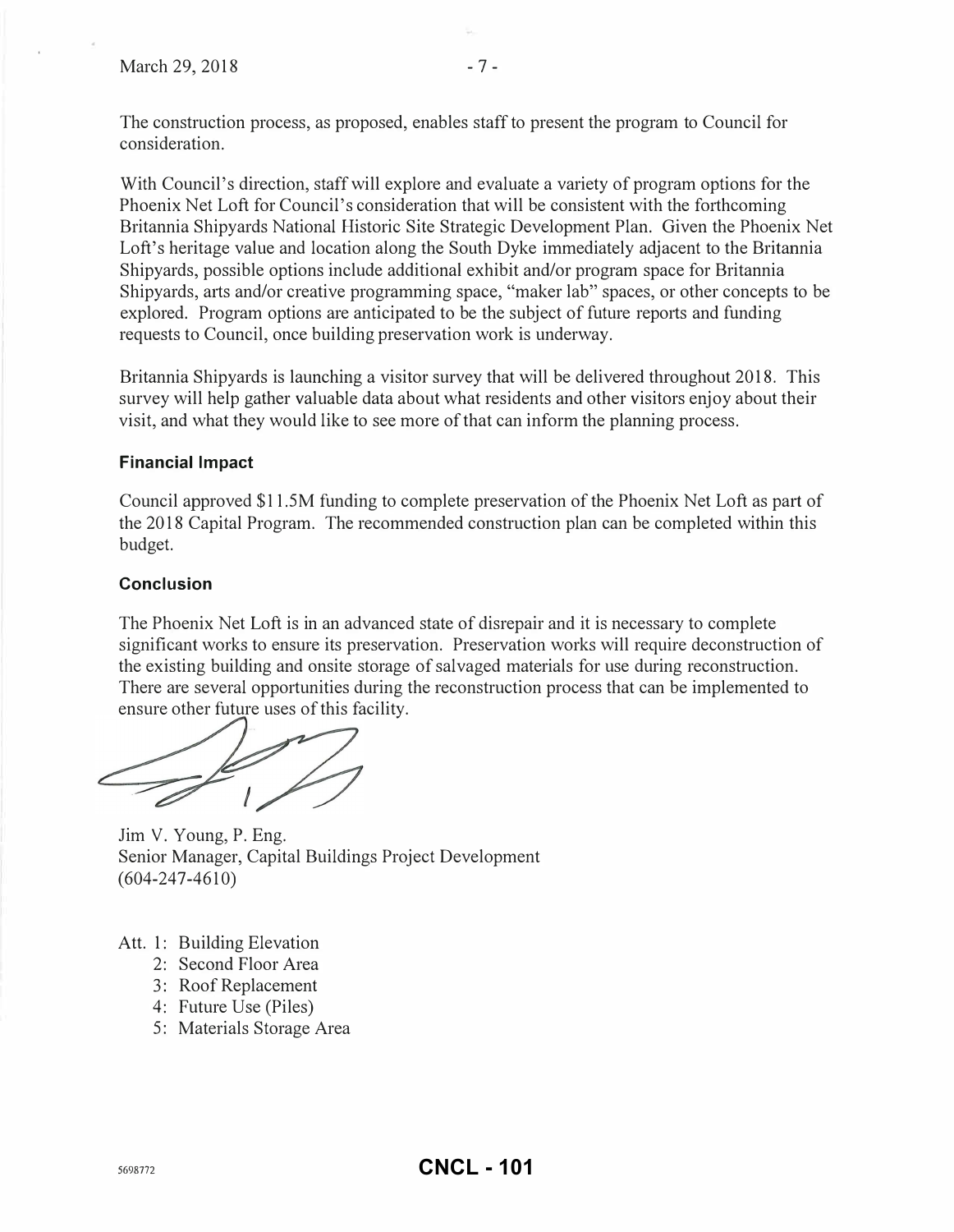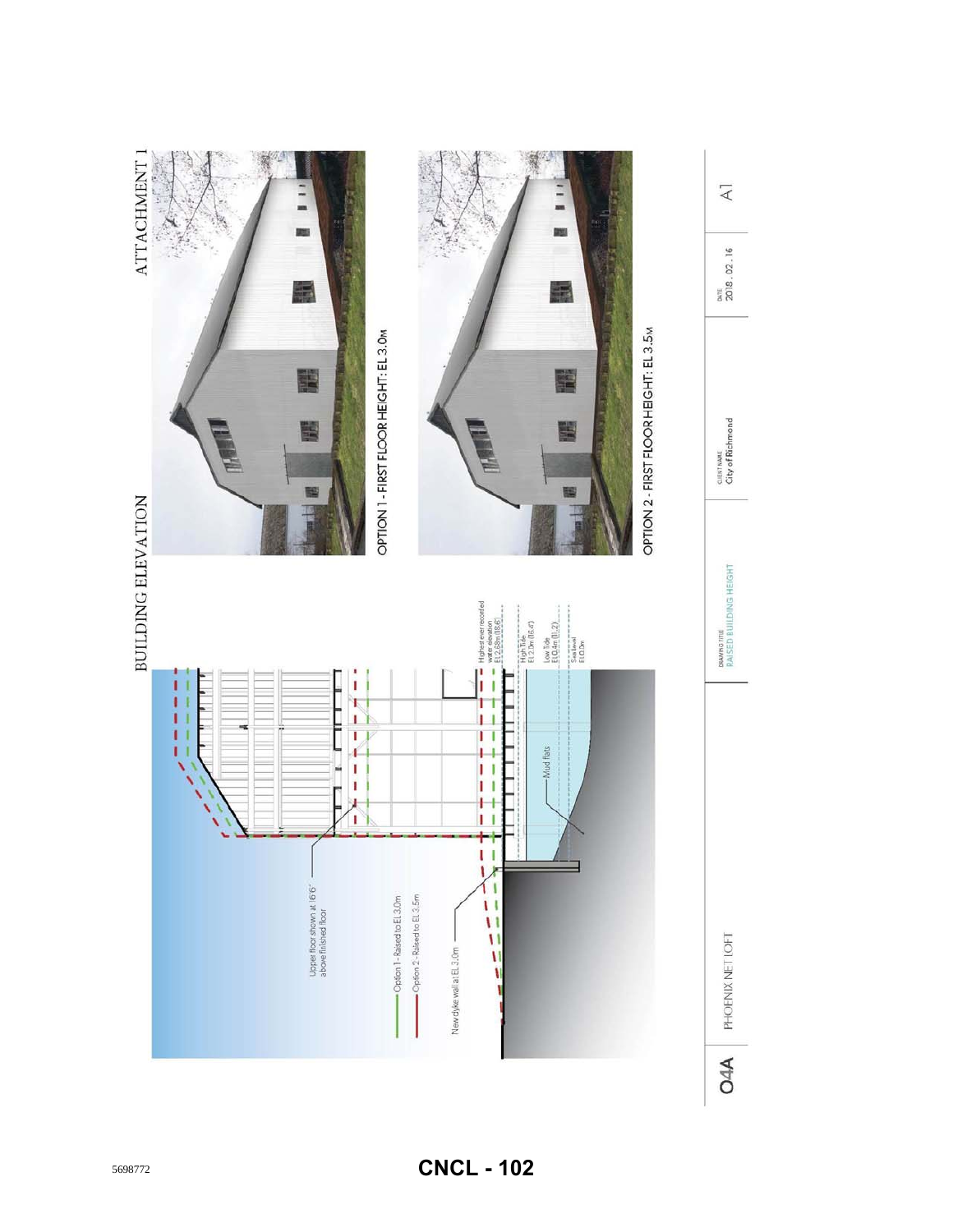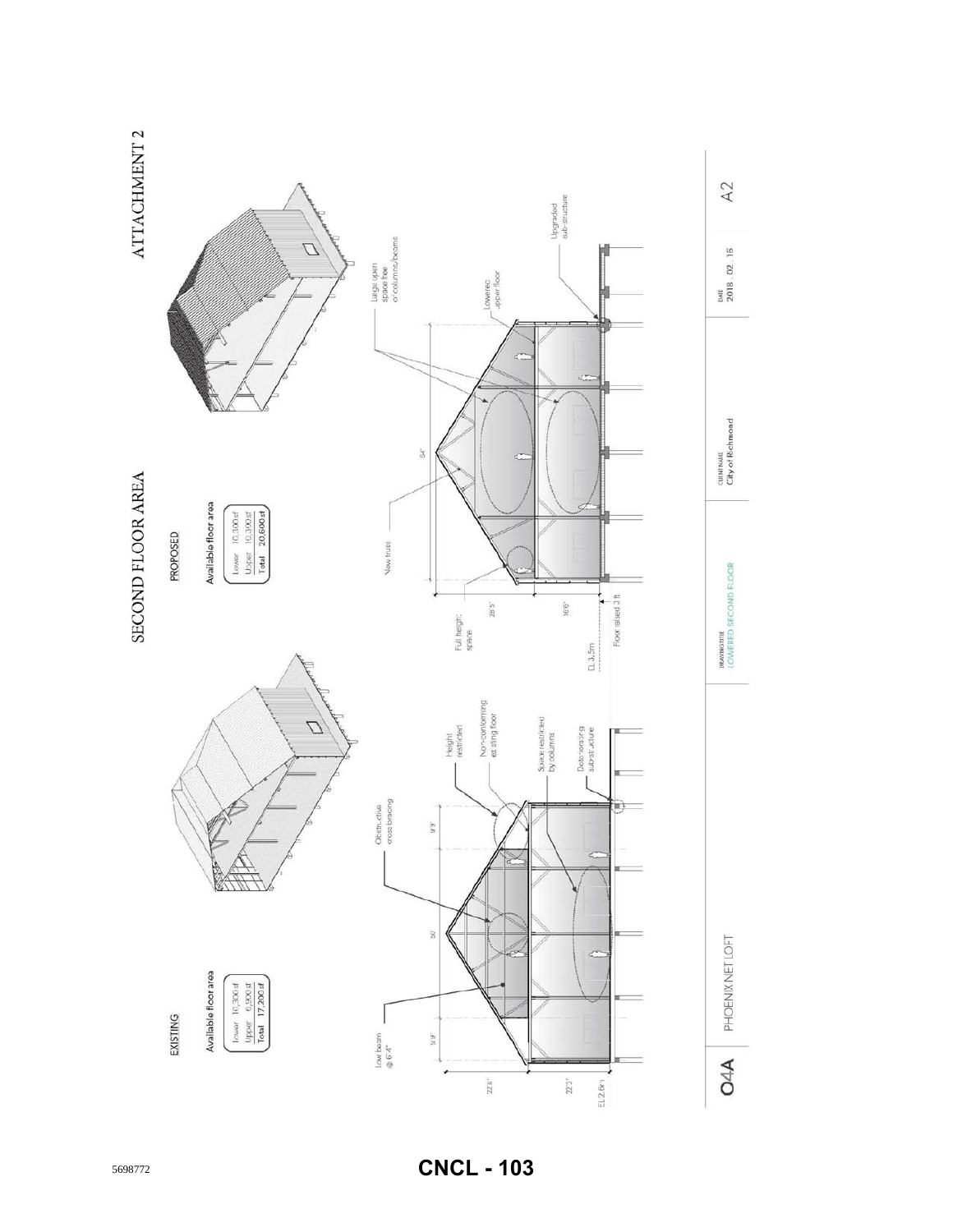

**CNCL - 104**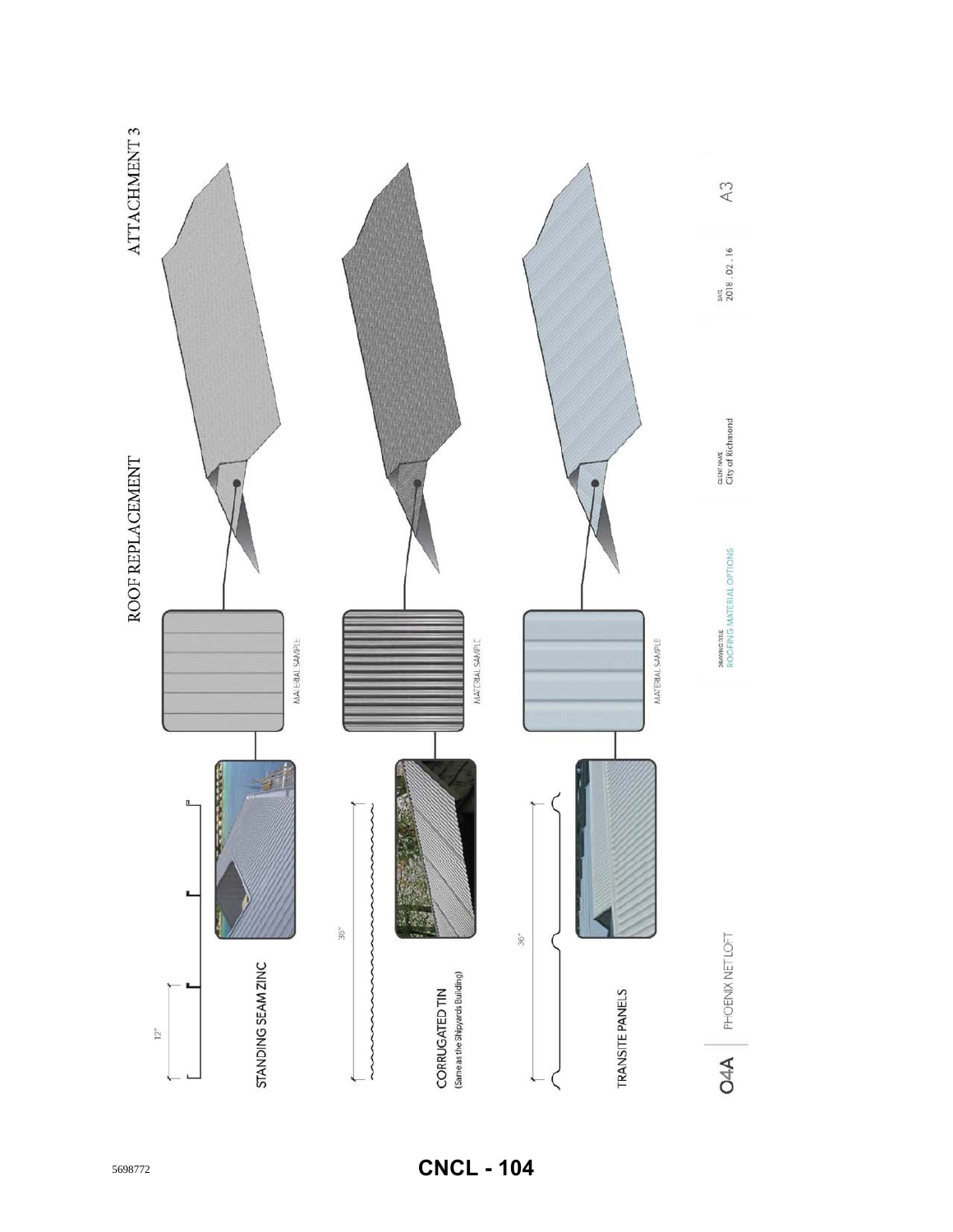